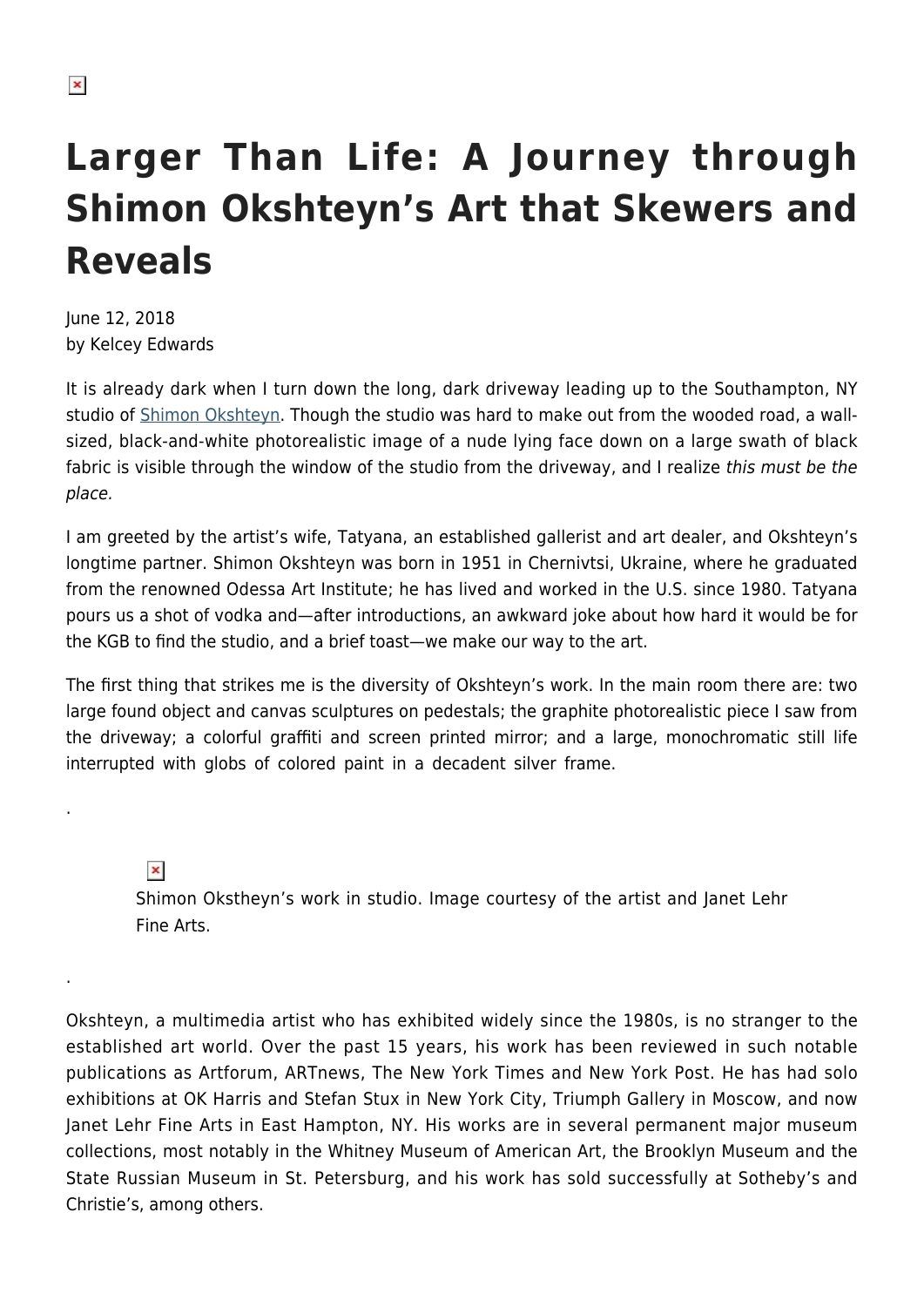Despite Okshteyn's broad reach and acclaim, the "Magical Realism – POST POP" show at Janet Lehr Fine Arts is his premiere solo exhibition on the East End of Long Island. I have been eager to visit the artist's studio to get a behind-the-curtain glimpse of the range of work Janet Lehr drew from for the show. I am also hoping to gain some insight into the personality of an artist who, even after meeting him several times, still seems elusive and intriguing.

"Magical Realism – POST POP" at the East Hampton gallery features a sampling of the artist's previous creative manifestations and some newer works referencing landscape inspired by his life in the Hamptons. Gazing around the art in Okshteyn's studio, and I am curious to know if I can surmise the driving force behind Ms. Lehr's selections.

> $\pmb{\times}$ "Beyond Belief" by Shimon Okstheyn, 2010. Mixed media on canvas. Image courtesy of the artist and Janet Lehr Fine Arts.

We pause before the sculptures, which I note have a Magritte-esque sensibility to them with their compositions of canes and bowlers hats. "Yes, of course," Okshteyn agrees, and I recall his acknowledgement of frequently referencing previous art movements in his own work during an artist talk he gave during the Southampton Arts Center's exhibition "[East End Collected.](https://hamptonsarthub.com/2017/05/25/features-talking-with-paton-miller-discusses-hamptons-artists-curating-east-end-collected/)" In that show, curated by [Paton Miller,](https://hamptonsarthub.com/2017/05/25/features-talking-with-paton-miller-discusses-hamptons-artists-curating-east-end-collected/) Okshteyn's painting Stillife with Damien Hirst Diamond Skull exemplified this approach of appropriation in the spirit of re-contextualization.

In a subsequent visit to Janet Lehr Fine Arts, one of my personal favorite pieces on view in "Magical Realism" was an art work that reads as a study for the aforementioned painting, titled Stilllife -Damien Hirst (oil & graphite on canvas, 54 x 72 inches). In this piece, the charcoal sketches and notes on raw canvas gave me a sense of seeing the artist's mind at work, but in the larger-than-life way for which Okshteyn has become known. A perfect example of this would be the five-foot-tall sculpture Comb (papier mache, 69 x 11 x 17 inches) installed at the back of the gallery at Janet Lehr Fine Arts.

 $\pmb{\times}$ 

.

.

.

.

"Comb" by Shimon Okshteyn. Papier mache, 69 x 11 x 17 inches, in "Shimon Okskteyn: Magical Realism – POST POP" at Janet Lehr Fine Art. Image courtesy of Janet Lehr Fine Arts.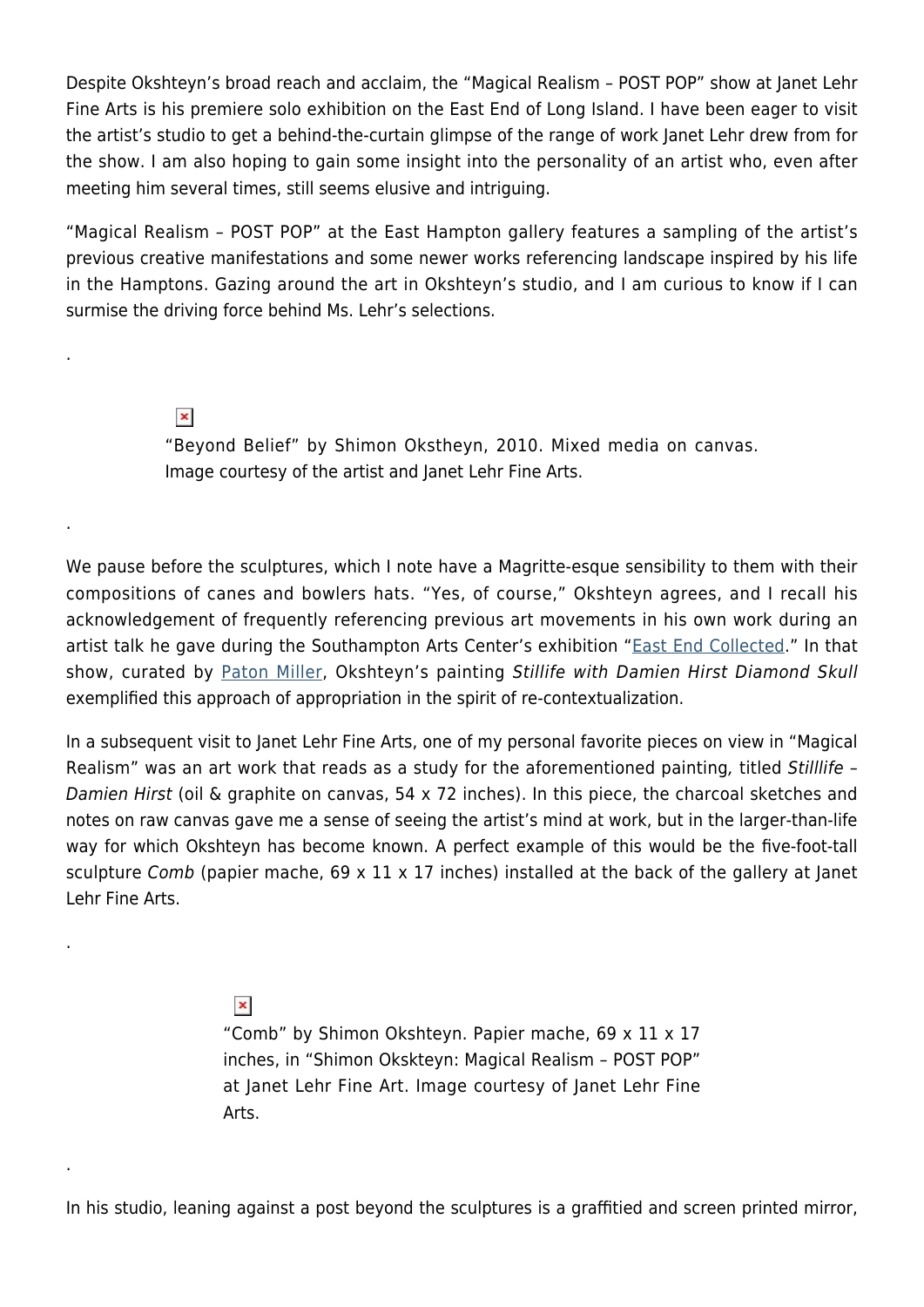a colorful and compositionally chaotic piece that seems like it could have been made as easily in the '80s as in more recent decades. In the layered ferment, one glimpses the partially-obscured face of a nude woman and fragments of other images that build a visual narrative of a sexual encounter.

He informs me it is one of the newer works in his studio, and when I visited the gallery the following week I learned that Janet Lehr had selected two other works from this series for the show: Reflection #9, Mirror with Vase (graphite on canvas with mixed media on mirror, 80 x 98 x 36 inches) and Reflection #12 (graphite and charcoal on canvas with mixed media on mirror, 80 x 92 x 55 inches).

 $\pmb{\times}$ 

.

.

"Reflection #9" by Shimon Okshteyn. Graphite on canvas with mixed media on mirror, 80 x 98 x 36 inches. Image courtesy of the artist and Janet Lehr Fine Arts.

Across from the mirror in the studio is the large-scale, photorealistic graphite drawing of the nude I saw from the road. This one, unlike many of the other pieces stacked and leaning against surfaces, is strikingly mounted on a well-lit wall.

"I have photographer friends who have come to see it and swear to me it is a photograph," Okshteyn boasts.

[Ken Johnson of The New York Times](https://www.nytimes.com/2003/03/14/arts/art-guide.html) described the realism of the series as "technically impressive" in a review in 2003. Just beyond the drawing I see the small stage with the black fabric draped over it where models—like the one in this drawing—came and posed.

Okshteyn's art has been described in writing as a master of various styles: a "master colorist," a "master of composition," a "master of academic drawing … of painting … of realism." He is, no doubt, a virtuosic artist. But most impressive to me is how, since his early days in the U.S., the artist has been a keen observer of his strange, new environment, expressing his reality through a changing variety of techniques and methodologies. Whatever his approach or technique, he is always balancing between the high and the low, the internal and the external, while playfully referencing the narrative of art history—even his own place in it.

I first met Okshteyn at the 2018 Parrish Art Museum Spring Fling. A mutual friend introduced us at the event, and when I told Okshteyn about my awareness of his work, both from Janet Lehr's previous group exhibition "[Valentines & Art: Together Forever"](https://hamptonsarthub.com/2018/03/07/reviews-art-review-artists-respond-to-challenge-to-think-red-at-janet-lehr-gallery/) and the aforementioned "East End Collected" exhibition, he promptly exclaimed that I was "a genius." Beyond finding it wonderfully and typically narcissistic of an artist to decide my awareness of his work makes me a genius, the tongue-in-cheek way he delivered this line—with the same wry, almost deadpan humor behind much of his work—convinced me that we would no doubt become fast friends.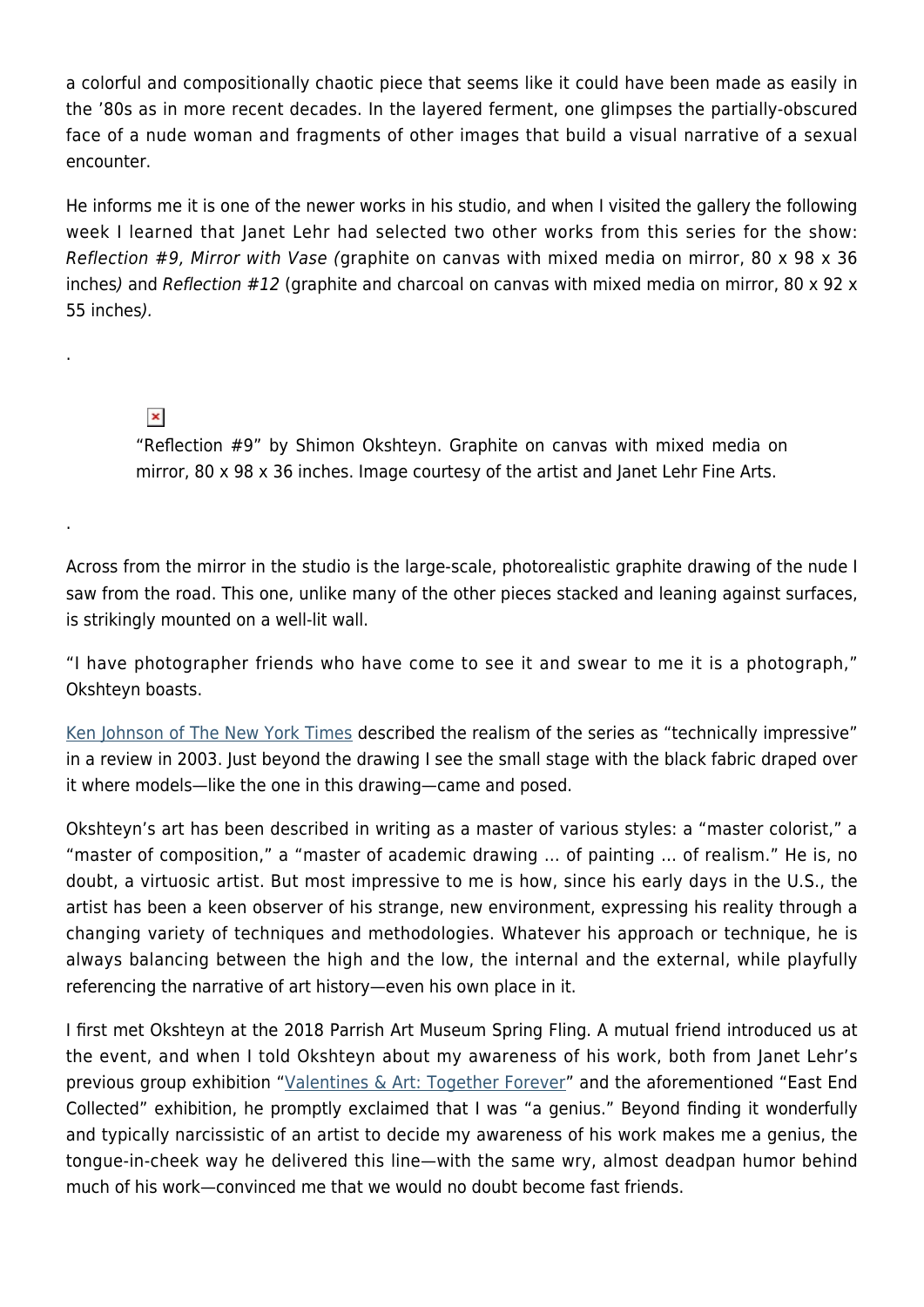With a mischievous twinkle in his eye, Okshteyn suggests that we check out the work upstairs. In the lofted second level of his studio, the walls are lined with books, and the shelves are dotted with framed pictures of a young, hip Okshteyn, long-haired and moustached, full of mirth, confident and daring. Displayed along the banister is an erotic series of photographic collages of reclining models with him standing before them in old age, nude and masturbating. "What am I going to do?" he asks, shrugging, by way of explanation: "I am an old man now."

I am left contemplating the many layers of these works: the raw exploration of sexuality among the elderly; our culture's fascination with youthful ideals; the shift of the audience's "gaze" to include both the artist and the muse; the twist on a classic theme to include the stigma of perversion; and the universality of masturbation of different kinds: sexual, creative and intellectual.

Reflecting on the works selected for the show at Janet Lehr Fine Arts, I was struck by a common theme that resonates with the works in his studio: The exhibition is a survey, of sorts, of pieces that seem to both reference and skewer art historical traditions. This kind of visual humor and intellectual sensibility no doubt has particular appeal to Janet Lehr, an art world legend in her own right who lived through several of these movements and who has deep, personal connections to their many players.

Beyond the quality and range of the work, it is the pairing of the two—the lens through which Okshteyn views the experience of American culture coupled with the lens through which Lehr views Okshteyn's oeuvre—that makes "Magical Realism – POST POP" one of the "not-to-miss" art shows on the East End this summer.

 $\pmb{\times}$ 

.

.

.

"Shimon Okskteyn: Magical Realism – POST POP" at Janet Lehr Fine Art. Photo by Janet Lehr. Courtesy of Janet Lehr Fine Arts.

As formidable a challenge as it is to summarize the visual world of such a prolific and versatile artist, in the case of Okshteyn it was perhaps best summarized by art critic and Pratt Institute faculty member [Dominique Nahas](https://wsimag.com/art/32829-shimon-okshteyn), who described the artist's visual universe as "unusually stimulating because [of] its fastidious craftsmanship, strong compositional formats and unusual mixtures of materials [which] lead to an inner world whose range is as complex as it is unpredictable and varied … A coherent yet surprising use of thematic material, a richness of invention, and a systematized buildup of narrative: all of these aspects make Okshteyn's work irresistibly attractive to the eye—a haptic feast laced with megatonic power."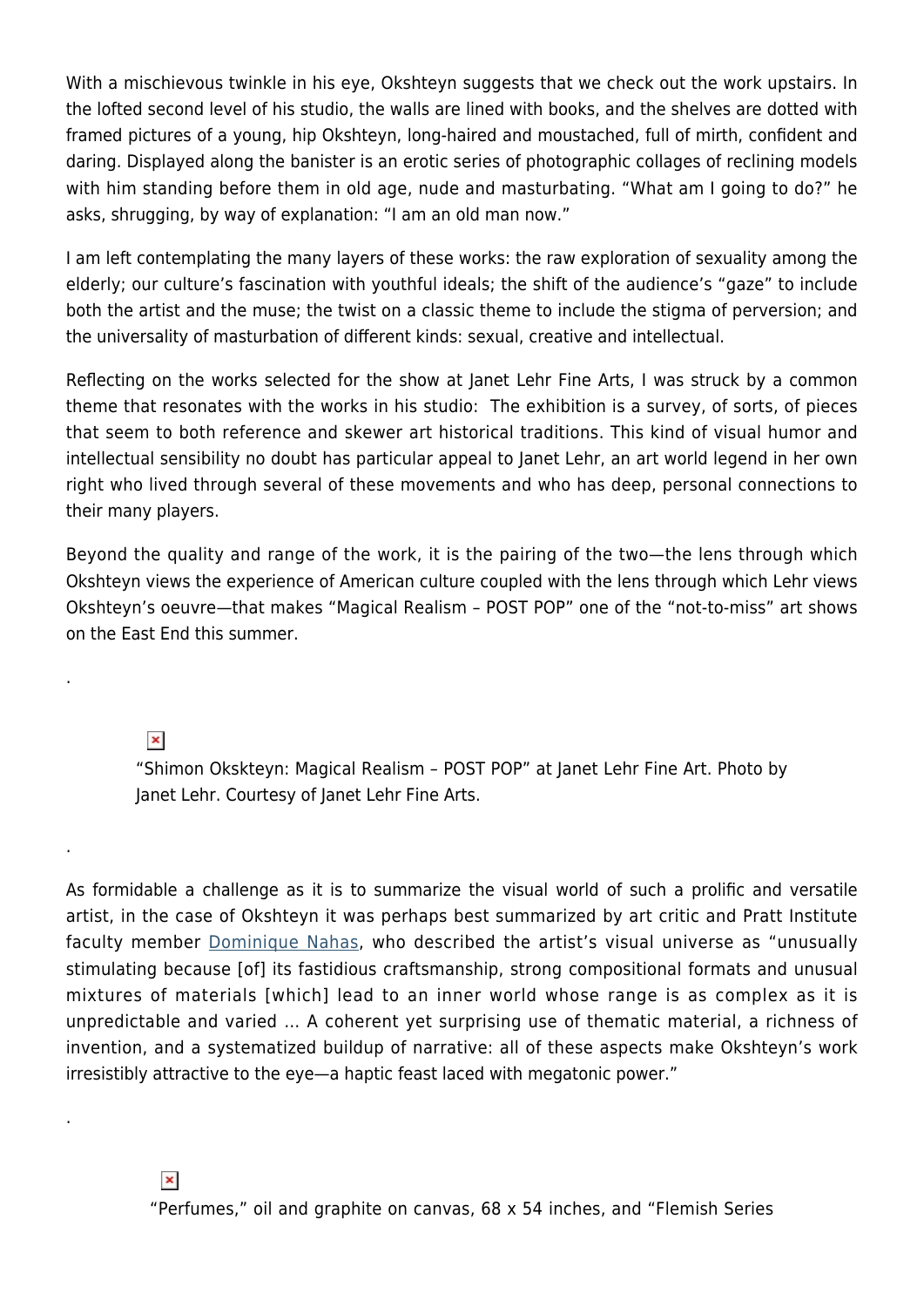(Green)," graphite on canvas with handmade frame, 80 x 90 inches, by Shimon Okshteyn in "Magical Realism – POST POP" at Janet Lehr Fine Arts. Photo by Janet Lehr. Courtesy of Janet Lehr Fine Arts.

Through the windows in his studio, I see the tall trees of the forest surrounding his house. I recall him telling me, almost confessionally, that for an artist not the least bit interested in landscapes, he suddenly noticed an arresting tree formation near his home, and the next thing he knew he had embarked on Hamptons Landscapes 1-5 (photographs with oil paint and enamel, 73/4 x 5 5/8 inches), Southampton Polo (60 x 80 x 24 inches, oil on canvas with umbrella) and Hamptons Landscape (oil on canvas with collaged reeds, 53 x 69.5 inches).

All of these were selected for the exhibition, and Lehr was no doubt keen to showcase them, not just as a new moment in Okshteyn's broad oeuvre, but also as a point of connection to so many other art world luminaries who have lived in the area and, at some point or another, been seduced by its natural beauty.

After flipping through a few more studies on paper, and trading a few more stories from the art world and beyond, we bid our farewells as it is growing late, and despite the thoroughly charming company of the artist and his wife, it is getting to be past everyone's bedtime.

Backing out of the driveway, as the headlights sweep across the property, I notice for the first time a large-scale sculpture of Okshteyn's installed in the grassy area outside the studio: a giant fiberglass sculpture of a woman's shoe last (the form used by shoemakers in the repair and manufacture of shoes)**.** I recall the poetic finale of the Nahas quote above, "a haptic feast laced with megatonic power," and think to myself that if a giant sculpture of a woman's shoe form at the edge of a forest at night as seen from the flash of headlights is not the epitome of that analogy … well, then I don't know what is.

 $\pmb{\times}$ 

 $\mathcal{L}_\text{max}$  and  $\mathcal{L}_\text{max}$  and  $\mathcal{L}_\text{max}$ 

.

.

.

Shimon Okstheyn and writer Kelcey Edwards in the artist's studio. Image courtesy of the artist.

**BASIC FACTS:** "Shimon Okshteyn: Magical Realism – POST POP" is on view at Janet Lehr Fine Art from May 26 to June 13, 2018. A selection of Shimon Okshteyn's art remains on view in the gallery's Project Space through July 7, 2018 in conjunction with "Light of the Hamptons: Works by David Demers and Haim Mizrahi." For information, visit [www.janetlehrfineart.com](http://www.janetlehrfineart.com/). Janet Lehr Fine Art is located at 68 Park Avenue, East Hampton, NY 11937 in the Starbuck's passageway.